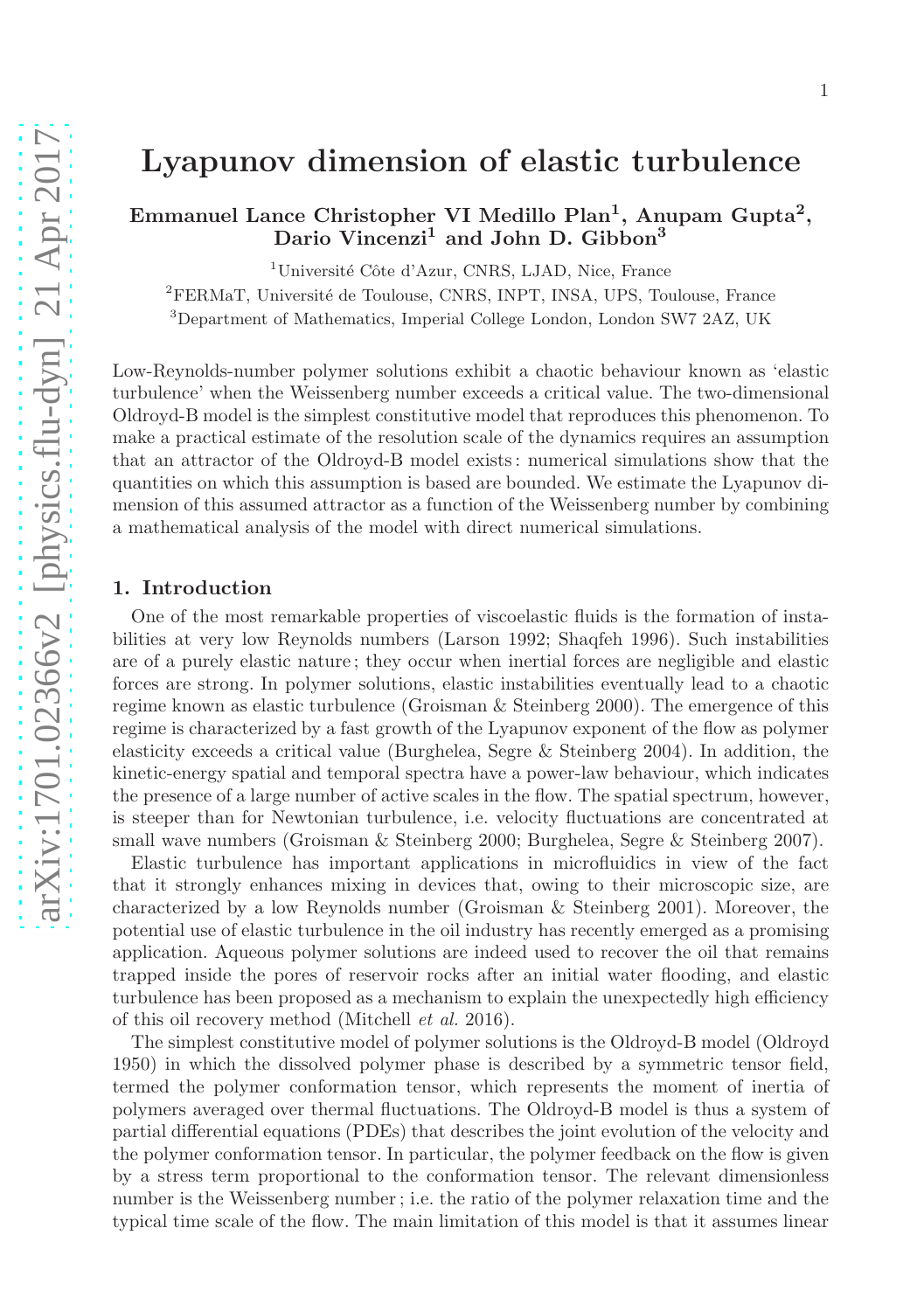polymer elasticity which, in extensional flows and in the absence of polymer feedback, can lead to an unbounded growth of the conformation tensor and hence of polymer stresses.

In spite of its simplicity, the model successfully reproduces the main features of elastic turbulence (Fouxon & Lebedev 2003; Berti et al. 2008; Berti & Boffetta 2010; Grilli, Vázquez-Quesada  $&$  Ellero 2013). In particular, numerical simulations show that elastic turbulence is observed also in two-dimensional settings. It has attracted much attention in the mathematical community over the last two decades in which analysts have focused on the existence, uniqueness and regularity of solutions (see, e.g., Lei, Masmoudi  $\&$  Zhou 2010; Barrett & Süli 2011; Constantin & Kliegl 2012; Elgindi & Rousset 2015; Hu & Lin 2016, for some recent studies). To our knowledge there are few theoretical results on the properties of elastic turbulent solutions.

A mathematical definition of the number of degrees of freedom of a system of PDEs is given by the dimension of its global attractor (Robinson 2001). For the two-dimensional case the bounds found by Constantin & Kliegl  $(2012)$  on the  $L^2$ -norms of the vorticity ω and the polymer conformation tensor  $\sigma$ ,  $\|\omega\|_2$  and  $\|\sigma\|_2$ , are exponential in time (and double exponential for  $\|\nabla \sigma\|_2$ ). Thus, no bounded long-time averages  $\langle \cdot \rangle$  have been found to exist and therefore, in a strictly rigorous sense, no global attractor is known to exist. Mathematically we can go no further. However, numerical simulations of elastic turbulence (see §4) suggest that  $\|\omega\|_2$ ,  $\|\sigma\|_2$  and  $\|\nabla \sigma\|_2$  are indeed bounded in time for various values of Wi. One practical way of progressing is to work under the following technical assumption with a subsequent strategy :

(i) Given that numerical calculations of  $\|\omega\|_2$ ,  $\|\sigma\|_2$  and  $\|\nabla\sigma\|_2$  are finite in time, as suggested in  $\S 4$ , we assume that a global attractor  $A$  exists;

(ii) Based on (i), we estimate the Lyapunov dimension of  $A$ , which will use the longtime averages  $\langle ||\omega||_2 \rangle$ ,  $\langle ||\sigma||_2 \rangle$  and  $\langle ||\nabla \sigma||_2 \rangle$ : the numerical bounds found in §4 for these quantities in terms of Wi are used in our estimates.

A connection between the system dynamics and the attractor dimension is provided by the notion of the Lyapunov exponents via the Kaplan–Yorke formula. For ordinary differential equations (ODEs), the Lyapunov exponents control the exponential growth or contraction of volume elements in phase space, and the Kaplan–Yorke formula expresses the balance between volume growth and contraction realized on the attractor. The Kaplan–Yorke formula is used to define the Lyapunov dimension of the attractor and is the following: for Lyapunov exponents  $\mu_1 \geq \mu_2 \geq \cdots \geq \mu_n \geq \cdots$ , the Lyapunov dimension  $d_L(\mathcal{A})$  is given by

$$
d_L(\mathcal{A}) = N - 1 + \frac{\mu_1 + \dots + \mu_{N-1}}{-\mu_N},
$$
\n(1.1)

where the number N of  $\mu_n$  is chosen to satisfy

$$
\sum_{n=1}^{N-1} \mu_n \ge 0 \qquad \text{but} \qquad \sum_{n=1}^{N} \mu_n < 0. \tag{1.2}
$$

Note that according to the definition of  $N$ , the ratio of exponents in  $(1.1)$  satisfies

$$
0 \le \frac{\mu_1 + \dots + \mu_{N-1}}{-\mu_N} < 1. \tag{1.3}
$$

In simple terms, the value of  $N$  that turns the sign of the sum of the Lyapunov exponents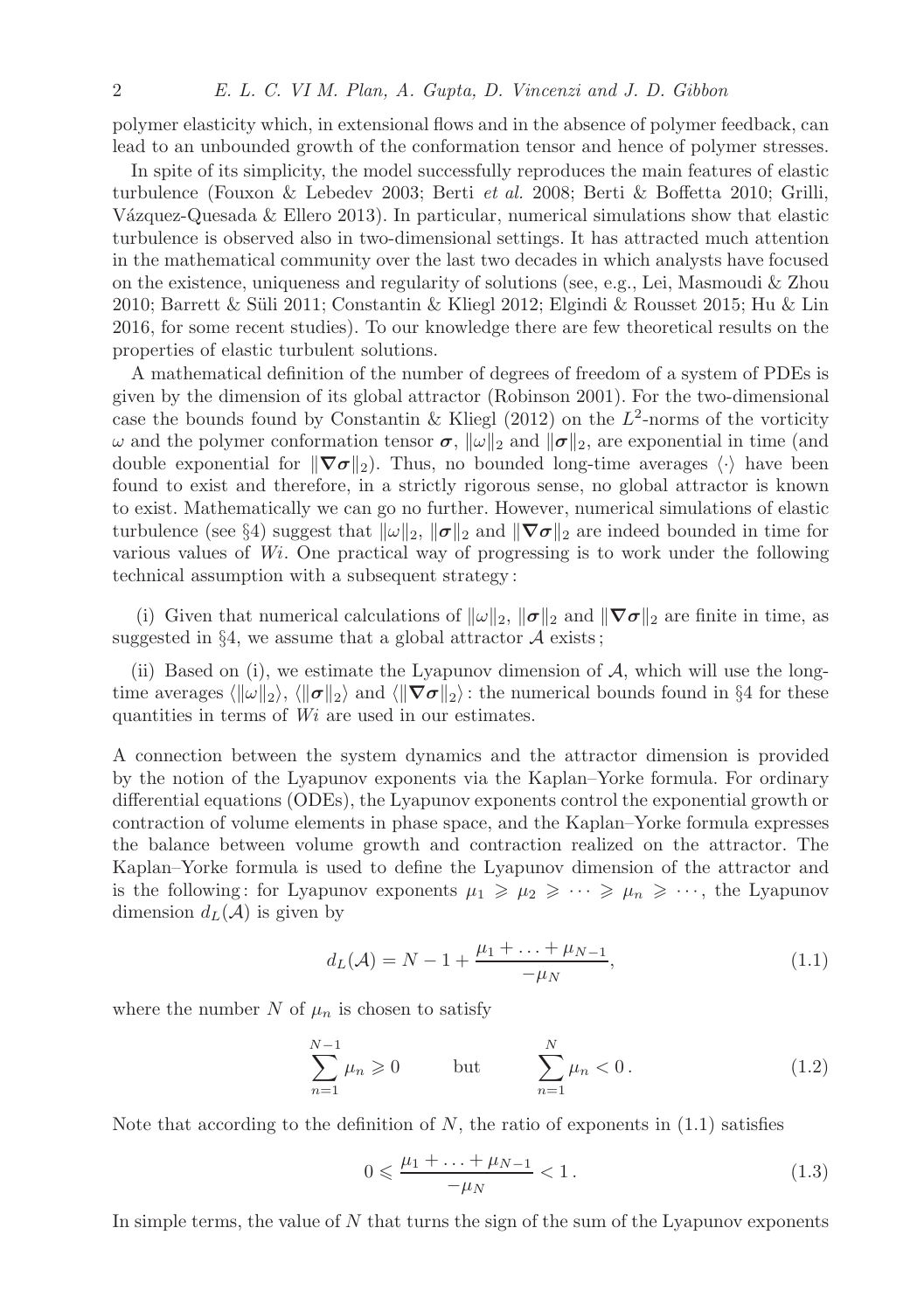as in (1.2) is that value that bounds above  $d_L(\mathcal{A})$  such that

$$
N - 1 \leqslant d_L(\mathcal{A}) < N \,. \tag{1.4}
$$

The non-integer Lyapunov dimension  $d_L(\mathcal{A})$  generally bounds above the fractal and Hausdorff dimensions  $d_F(A)$  and  $d_H(A)$ . The Kaplan–Yorke formula originated as a phase-space argument for ODEs but has been rigorously applied to global attractors in PDEs by Constantin & Foias (1985) (see also Gibbon & Titi 1997). To use the method for PDEs to find an estimate for  $d_L(\mathcal{A})$ , it is necessary to extend the idea of the Lyapunov exponents to global Lyapunov exponents via a trace formula for the two-dimensional Oldroyd-B model that is explained in §3. This uses the methods of Constantin & Foias (1985), Constantin, Foias & Temam (1988), Doering & Gibbon (1991) and, in particular, the  $L^{\infty}$ -estimates of Constantin (1987). For a two-dimensional system of side L, the resolution length  $\ell_{res}$  of the smallest feature in the dynamics is connected to  $d_L(\mathcal{A})$  by  $d_L(\mathcal{A}) \sim (L/\ell_{\text{res}})^2$ .

## 2. The Oldroyd-B model for polymer solutions

On the periodic unit square  $\Omega = [0, 1]^2$ , the dimensionless form of the Oldroyd-B model is

$$
\partial_t \mathbf{u} + \mathbf{u} \cdot \nabla \mathbf{u} = -\nabla p + Re^{-1} \Delta \mathbf{u} + \beta (Wi Re)^{-1} \nabla \cdot \boldsymbol{\sigma} + \boldsymbol{F}, \qquad (2.1a)
$$

$$
\partial_t \boldsymbol{\sigma} + \boldsymbol{u} \cdot \boldsymbol{\nabla} \boldsymbol{\sigma} = (\boldsymbol{\nabla} \boldsymbol{u}) \boldsymbol{\sigma} + \boldsymbol{\sigma} (\boldsymbol{\nabla} \boldsymbol{u})^\top - W i^{-1} (\boldsymbol{\sigma} - \boldsymbol{I}) + P e^{-1} \Delta \boldsymbol{\sigma}, \qquad (2.1b)
$$

where u is the incompressible velocity field,  $(\nabla u)_{ij} = \partial_j u_i$ ,  $\sigma$  is the polymer conformation tensor, p is pressure, and where  $Re$ ,  $Pe$  and  $Wi$  are the Reynolds, Péclet and Weissenberg numbers respectively. The positive constant  $\beta$  depends on the polymer concentration and equilibrium extension. The forcing  $\boldsymbol{F}$  is time-independent, periodic and divergence-free  $(\nabla \cdot \boldsymbol{F} = 0).$ 

The Laplacian term in  $(2.1b)$  originates from the diffusion of the centre of mass of polymers (El-Kareh & Leal 1989), which ensures the global regularity of the twodimensional Oldroyd-B model (Constantin & Kliegl 2012) and improves the stability of numerical simulations, even though the values of Pe used in practice are considerably lower than its realistic values (Sureshkumar & Beris 1995; Thomases 2011).

In two dimensions, (2.1) can be rewritten in terms of the scalar vorticity  $\omega = \hat{z} \cdot (\nabla \times u)$ :

$$
\partial_t \omega + \mathbf{u} \cdot \nabla \omega = Re^{-1} \Delta \omega + \beta (Wi Re)^{-1} \hat{\mathbf{z}} \cdot \nabla \times (\nabla \cdot \boldsymbol{\sigma}) + f,
$$
 (2.2*a*)

$$
\partial_t \boldsymbol{\sigma} + \boldsymbol{u} \cdot \boldsymbol{\nabla} \boldsymbol{\sigma} = (\boldsymbol{\nabla} \boldsymbol{u}) \boldsymbol{\sigma} + \boldsymbol{\sigma} (\boldsymbol{\nabla} \boldsymbol{u})^{\top} - W i^{-1} (\boldsymbol{\sigma} - \boldsymbol{I}) + P e^{-1} \Delta \boldsymbol{\sigma}, \qquad (2.2b)
$$

where  $f = \hat{z} \cdot (\nabla \times F)$  and  $u = \nabla^{\perp} \Delta^{-1} \omega$  with  $\nabla^{\perp} \equiv (-\partial_y, \partial_x)$ . Since F is periodic, the spatial average of  $\omega$  is zero, and the inverse Laplacian of  $\omega$  is properly defined. Figure 1 shows snapshots of the  $\omega$  and Tr  $\sigma$  fields from a numerical simulation of (2.2) in the elastic-turbulence regime. Note that  $Tr \sigma$  is concentrated over very thin regions, which is associated with large gradients in the polymer-conformation-tensor field.

#### 3. Lyapunov dimension

In the PDE case the phase space is now infinite-dimensional. Define  $q = (\omega, \sigma)$  and denote by  $\delta q = (\delta \omega, \delta \sigma)$  the infinitesimal displacement about q;  $\delta q$  satisfies the linearized set of equations from (2.2):

$$
\delta \dot{\mathbf{q}} = \mathbf{A}(t) \delta \mathbf{q} \tag{3.1}
$$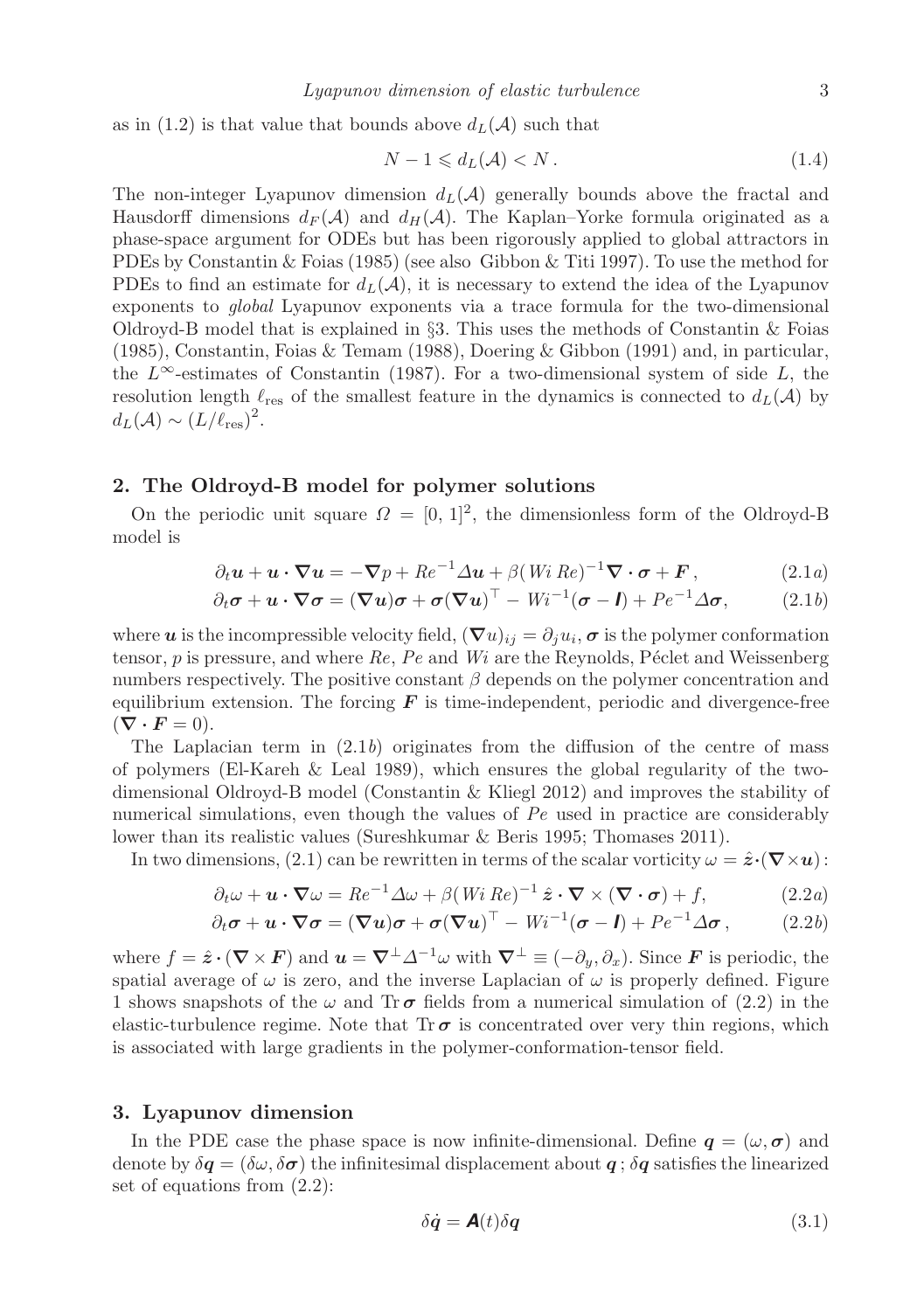

Figure 1: Pseudocolor plot of: (a)  $\omega$  and (b)  $\log_{10} \text{Tr} \sigma$  for  $Re = Re_c / \sqrt{2}$ ,  $Wi = 20$ ,  $\beta = 0.2$  and a cellular forcing with  $n = 4$  and  $f_0 = 0.16$  (see §4 for the details).

$$
= \begin{pmatrix} -\boldsymbol{u}\cdot\nabla\delta\omega + \frac{1}{Re}\Delta\delta\omega - \delta\boldsymbol{u}\cdot\nabla\omega + \frac{\beta}{Wi\,Re}\hat{\boldsymbol{z}}\cdot\nabla\times(\nabla\cdot\delta\boldsymbol{\sigma}) \\ (\nabla\delta\boldsymbol{u})\boldsymbol{\sigma} + \boldsymbol{\sigma}(\nabla\delta\boldsymbol{u})^{\top} - \delta\boldsymbol{u}\cdot\nabla\boldsymbol{\sigma} - \boldsymbol{u}\cdot\nabla\delta\boldsymbol{\sigma} + (\nabla\boldsymbol{u})\delta\boldsymbol{\sigma} + \delta\boldsymbol{\sigma}(\nabla\boldsymbol{u})^{\top} - \frac{\delta\boldsymbol{\sigma}}{Wi} + \frac{1}{Pe}\Delta\delta\boldsymbol{\sigma} \end{pmatrix},
$$

where the explicit form of the operator  $\mathbf{A}(t)$  is obtained by using  $\mathbf{u} = \nabla^{\perp} \Delta^{-1} \omega$  to express u and  $\delta u$  in terms of  $\omega$  and  $\delta \omega$ , respectively. Following Constantin & Foias (1985), take different sets of initial conditions  $q(0) + \delta q_i(0)$  which evolve into  $q(t) + \delta q_i(t)$  for  $i = 1, \ldots, N$ . If they are chosen to be linearly independent, these  $\delta q_i$  form an N-volume or parallelepiped of volume  $V_N(t) = |\delta q_1 \wedge \delta q_2 \dots \wedge \delta q_N|$ , which changes along the solution  $q(t)$ , so we need to find its time evolution. This is given by  $V_N = V_N$  Tr  $[AP_N]$ , which is easily solved to give

$$
V_N(t) = V_N(0) \exp\left\{ \int_0^t \text{Tr} \left[ \mathbf{A} \mathbf{P}_N \right] (\tau) d\tau \right\}, \tag{3.2}
$$

where  $P_N(t)$  is an L<sup>2</sup>-orthogonal projection onto the finite-dimensional subspace span  $\{\delta q_1, \delta q_2, \ldots, \delta q_N\}$ . In terms of the time average  $\langle \cdot \rangle$ , the sum of the first N global Lyapunov exponents is taken to be (Constantin  $\&$  Foias 1985)

$$
\sum_{n=1}^{N} \mu_n = \langle \text{Tr} [\mathbf{A} \mathbf{P}_N] \rangle.
$$
 (3.3)

To estimate the Lyapunov dimension, we wish to find the value of  $N$  that turns the sign of  $\langle \text{Tr} [\mathbf{A} \mathbf{P}_N ] \rangle$ . This value of N bounds above  $d_L(\mathcal{A})$  as in (1.4). As we are interested in elastic turbulence, we assume  $Pe \gg 1$ ,  $Wi \gg 1$  and  $0 < Re < Re<sub>c</sub>$ , where  $Re<sub>c</sub>$  is the critical value for the appearance of inertial instabilities. The derivation has been relegated to the Appendix. The final result is that the following inequalities are sufficient conditions on N for the growth rate  $\langle \text{Tr} [\mathbf{A} \mathbf{P}_N] \rangle$  to be negative and the N-volume  $V_N$  to contract :

$$
N > cRe\langle \|\sigma\|_2^3 \rangle^{1/3} \left(1 + \ln Re + \ln \langle \|\sigma\|_2^3 \rangle^{1/3} \right)^{1/2}, \tag{3.4a}
$$

$$
N > cRe^{2/3} \langle \|\nabla \sigma\|_2^2 \rangle^{1/3} \left(1 + \ln Re + \ln \langle \|\nabla \sigma\|_2^2 \rangle^{1/2} \right)^{1/3}, \tag{3.4b}
$$

where  $\|\cdot\|_2^2 = \int_{\Omega} |\cdot|^2 dx$ ,  $|\sigma|^2 = \sum_{i,j} |\sigma_{ij}|^2$ ,  $|\nabla \sigma|^2 = \sum_{i,j,k} |\partial_k \sigma_{ij}|^2$  and c is regarded as a generic, positive, dimensionless constant. These conditions depend on estimates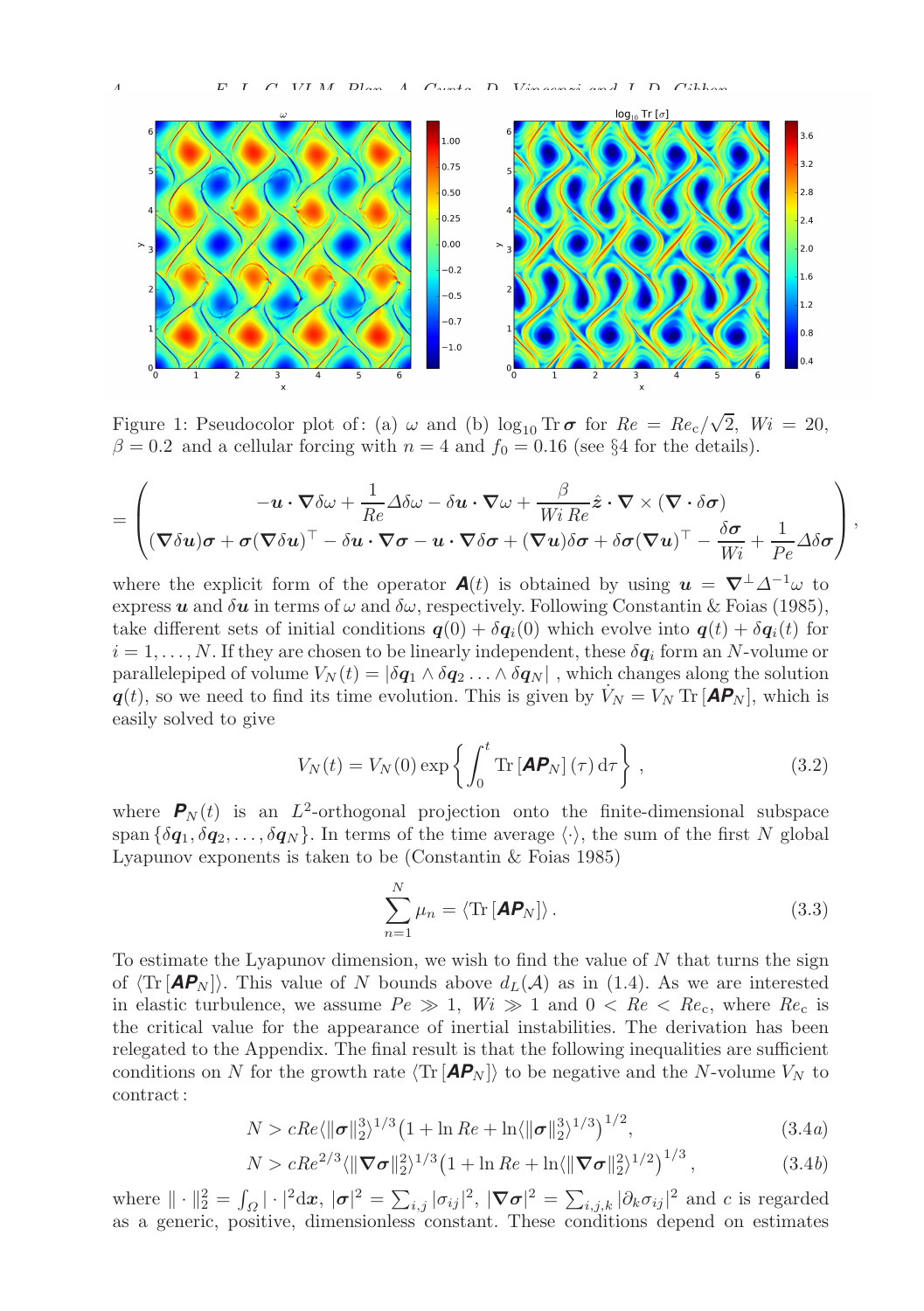for  $\langle ||\boldsymbol{\sigma}||_2^2 \rangle$  and  $\langle ||\boldsymbol{\nabla}\boldsymbol{\sigma}||_2^2 \rangle$ . It has been shown in Constantin & Kliegl (2012) that these are exponential in time and thus cannot be used. Instead we turn to direct numerical simulations to find their behaviour in terms of Wi.

### 4. Direct numerical simulations of elastic turbulence

To simulate solutions of  $(2.2)$ , we use the approach described in Gupta, Perlekar & Pandit (2015) and Gupta & Pandit (2017). For the time integration, we use the fourthorder Runge–Kutta scheme with timestep  $\delta t = 10^{-4}$ , while the fourth-order central-finitedifference scheme with  $1024^2$  collocation points is employed for the spatial derivatives. To accurately resolve the steep gradients of  $\sigma$ , we apply the Kurganov–Tadmor scheme to the advection term in  $(2.2b)$  (Kurganov & Tadmor 2000) (see Vaithianathan et al. 2006, for the application of this scheme to viscoelastic fluids), which allows us to set  $Pe = \infty$ in (2.2). The velocity is calculated from the vorticity via the Poisson equation  $\Delta \psi = \omega$ , where  $\psi$  is the stream function:  $\mathbf{u} = \nabla^{\perp} \psi$ . The pseudospectral method is used to solve the Poisson equation in Fourier space. The simulations were performed on  $[0, 2\pi]^2$  and the solutions were rescaled appropriately.

Three kinds of forcing are considered: a cellular forcing  $f = -f_0n[\cos(nx) + \cos(ny)]$ with  $n = 4$ , a cellular forcing with  $n = 10$ , and a Kolmogorov forcing  $f = -f_0 n \cos(nx)$ with  $n = 8$ . In all simulations  $Re = Re<sub>c</sub>/\sqrt{2}$ , where  $Re<sub>c</sub>$  is the critical Reynolds number above which inertial instabilities occur; hence in the absence of polymers ( $\beta = 0$ ) the stationary vorticity field shows alternating vortices and antivortices for the cellular forcing and a parallel sinusoidal flow for the Kolmogorov forcing. The parameter  $\beta$  is set to  $\beta = 0.2$ . We checked that in the elastic-turbulence regime the kinetic-energy transfer due to the fluid inertia is negligible, so the chaotic dynamics is entirely due to polymer stresses.

The numerical simulations show that  $\langle \|\nabla \sigma\|_2^2 \rangle^{1/3}$  is greater than  $\langle \|\sigma\|_2^3 \rangle^{1/3}$  and, at large  $W_i$ ,  $\langle \|\nabla \sigma\|^2_2 \rangle^{1/3} \sim W_i^{\alpha}$  with  $\alpha \approx 0.7$  for the three different forcings considered here (see figure 2). This result is in agreement with the observation of large gradients in the polymer conformation field in figure 1 as well as in previous numerical simulations (Berti et al. 2008; Berti & Boffetta 2010). It follows that the value of N such that N-volumes contract is determined by inequality  $(3.4b)$ . We conclude that, in the elastic-turbulence regime and under the specified assumptions, the two-dimensional Oldroyd-B model has a finite-dimensional global attractor with Lyapunov dimension

$$
d_L(\mathcal{A}) \leqslant \mathcal{N},\tag{4.1}
$$

where  $\mathcal N$  is the minimum value of N satisfying (3.4b). Thus, up to logarithmic corrections,

$$
d_L(\mathcal{A}) \lesssim cRe^{2/3} \langle \|\nabla \sigma\|_2^2 \rangle^{1/3} \sim C Wi^{\alpha} , \qquad (4.2)
$$

where  $\alpha \approx 0.7$  and C depends on Re. We have also performed numerical simulations at smaller values of Re, which indicate that  $\alpha$  does not depend on Re. It is worth noting that since  $\|\nabla \sigma\|$  grows with Wi, inequality (3.4) implies that a lower Re requires a higher Wi to obtain the same attractor dimension. This is in agreement with the stability analysis of the Oldroyd-B model, according to which the critical Wi for the appearance of elastic instabilities increases as Re decreases (e.g. Larson 1992; Boffetta et al. 2005).

#### 5. Conclusions

Through a mathematical and numerical analysis of the two-dimensional Oldroyd-B model in the elastic-turbulence regime, we have made a practical estimate of the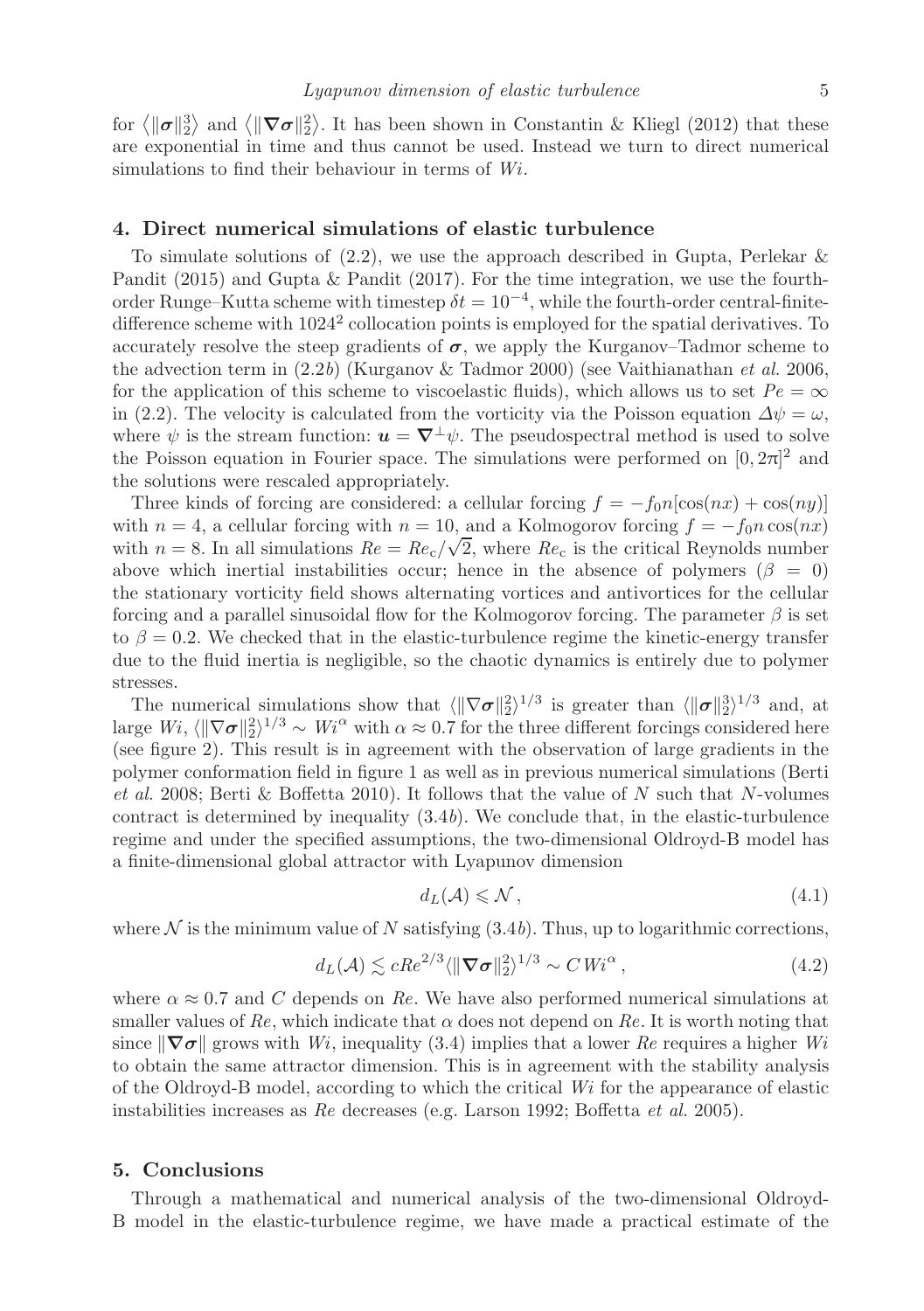

Figure 2: Plot of  $\langle ||\omega||_2^2 \rangle^{1/2}$  (black squares),  $\langle ||\boldsymbol{\sigma}||_2^3 \rangle^{1/3}$  (blue circles) and  $\langle ||\boldsymbol{\nabla}\boldsymbol{\sigma}||_2^2 \rangle^{1/3}$  (red triangles) as a function of Wi for  $Re = Re_c / \sqrt{2}$ ,  $\beta = 0.2$ , and (a) cellular forcing with  $n = 4$ ,  $f_0 = 0.16$ , (b) cellular forcing with  $n = 10$ ,  $f_0 = 2.50$ , (c) Kolmogorov forcing with  $n = 8$ ,  $f_0 = 1.28$ ; (d) Kinetic-energy spectrum for  $Wi = 20$  for case (a) in red, case (b) in blue and case (c) in black. The spectrum shows a power-law behaviour  $E(k) \simeq k^{-a}$ with  $a \approx 3.1$  for case (a),  $a \approx 3.0$  for case (b) and  $a \approx 3.7$  for case (c).

dimension of its (assumed) global attractor, as suggested by numerical simulations. We have also shown that the complexity of the attractor is related to the formation of large gradients in the polymer conformation field. Although the asymptotic power-law dependence of  $d_L(\mathcal{A})$  on Wi was found to be the same for different forcings, further studies are required to confirm the potential universality of the exponent  $\alpha$ .

As mentioned in the introduction, the main limitation of the Oldroyd-B model is the absence of a maximum polymer elongation. Other constitutive models of polymer solutions, such as the FENE-P model, overcome this limitation by introducing a nonlinear elastic force that diverges when  $Tr \sigma$  approaches the square of the maximum elongation (see Thomases et al. 2011; Gupta & Pandit 2017, for the application of the FENE-P model to the study of elastic turbulence). However, using a non-linear elastic force does not prevent the formation of large gradients in the  $\sigma$ -field (Thomases *et al.*) 2011). In other words, large values of  $\nabla \sigma$  seem to occur independently of the form of the force that describes the elasticity of polymers. Our estimate (4.2) depends on  $\|\nabla \sigma\|_2$ rather than  $\|\sigma\|_2$ . This fact suggests that, albeit based on the Oldroyd-B model, (4.2) may also be relevant to other constitutive models.

Our analysis can be adapted to the Oldroyd-B model coupled with the unsteady Stokes equations, in which the  $u \cdot \nabla u$  term is set to zero; the estimates for N given in (3.4) are unchanged. The  $Re = 0$  case, in which  $(2.1a)$  is replaced with the Stokes equations (Thomases & Shelley 2009; Thomases, Shelley & Thiffeault 2011), would require by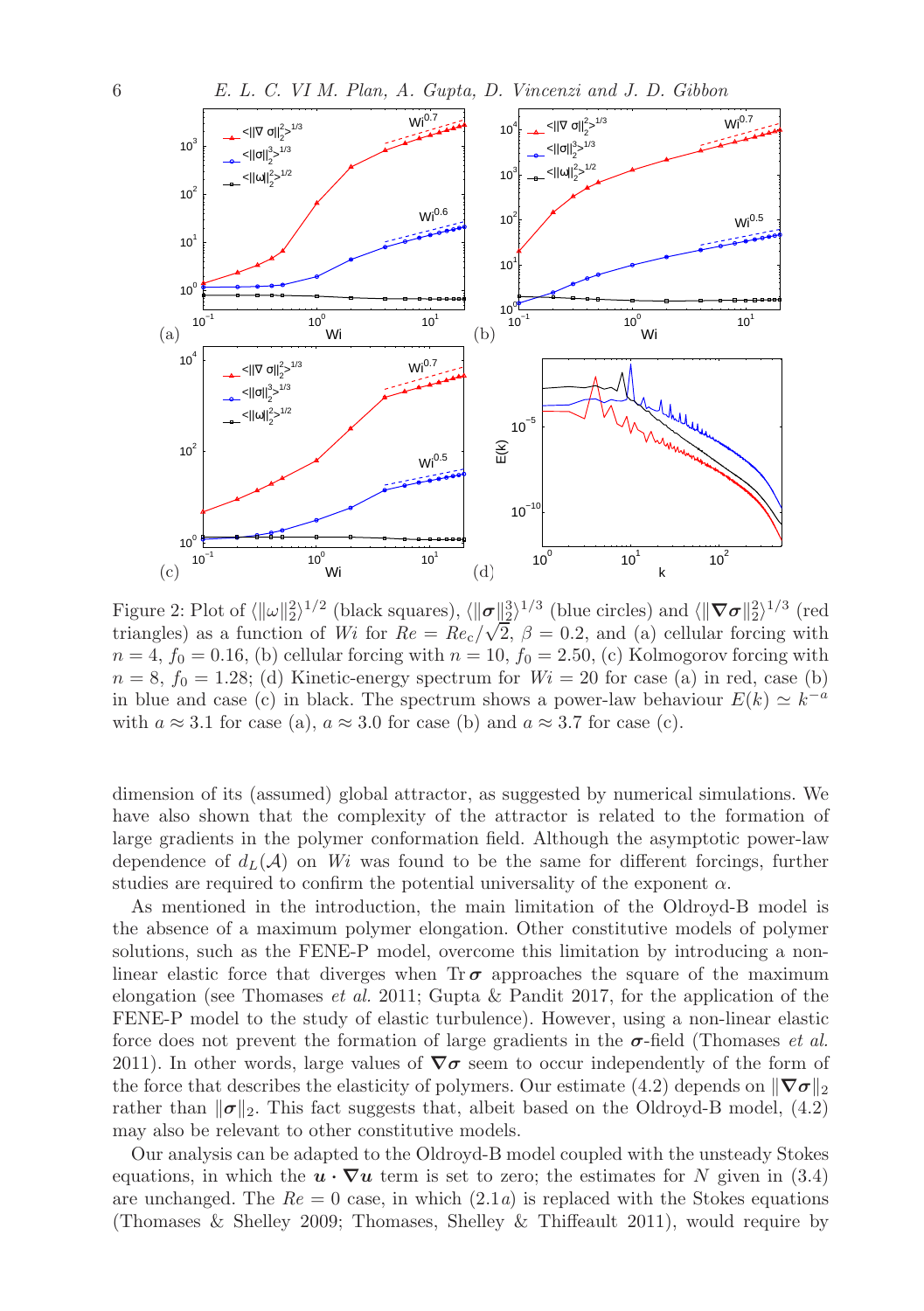contrast a separate analysis, because  $\omega$  would depend on  $\sigma$  via a time-independent differential relation and  $(2.2)$  would reduce to a dynamical system in the  $\sigma$ -space only. It would also be interesting to explore whether or not a relation exists between the exponent  $\alpha$  in (4.2) and the exponent of the singular structures that emerge near to hyperbolic points in the  $Re = 0$  case (Renardy 2006; Thomases & Shelley 2007).

Elastic turbulence is observed at low Re and high  $Wi$ . When both Re and Wi are high, the addition of polymers to a two-dimensional turbulent flow suppresses large-scale velocity fluctuations (Amarouchene & Kellay 2002). This phenomenon is once again correctly reproduced by the Oldroyd-B model (Boffetta, Celani & Musacchio 2003). Our estimate  $(A 16)$ , which gives a sufficient condition for the contraction of N-volumes, holds for all values of Re. It would be interesting to investigate the implications of this estimate for the attractor dimension in the high-Re regime.

The authors would like to acknowledge useful discussions with G. Boffetta, A. Mazzino, S. Musacchio, P. Perlekar and S.S. Ray. The work of ELCMP was supported by EACEA through the EMMA program. ELCMP and DV acknowledge the support of the EU COST Action MP 1305 'Flowing Matter.' The authors also acknowledge the Obervatoire de la Côte d'Azur for computing resources.

#### Appendix. Derivation of the decay rate of N-dimensional volumes

Here we show the main steps needed to obtain  $(3.4)$ . The trace Tr  $[AP_N]$  can be expressed as (e.g. Constantin & Foias 1985; Doering & Gibbon 1995; Robinson 2001)

$$
\operatorname{Tr}\left[\mathbf{A}\mathbf{P}_N\right] = \sum_{n=1}^N \int_{\Omega} \boldsymbol{\Phi}_n \cdot \mathbf{A} \boldsymbol{\Phi}_n \, \mathrm{d}\boldsymbol{x},\tag{A.1}
$$

where  ${\{\boldsymbol{\varPhi}_n\}}_{n=1}^N = {\{\phi_n^{\omega}, \phi_n^{\sigma}\}}_{n=1}^N$  is an orthonormal set spanning the subspace generated by the displacements  $\{(\delta \omega_n, \delta \sigma_n)\}_{n=1}^N$  and where  $\{\phi_n^{\omega}\}_{n=1}^N$  is such that  $\int_{\Omega} \phi_n^{\omega} \phi_m^{\omega} d\mathbf{x} = 0$ if  $n \neq m$  and  $\{\phi_n^{\sigma}\}_{n=1}^N$  with  $(\phi_n^{\sigma})^{\top} = \phi_n^{\sigma}$  is such that  $\int_{\Omega} \phi_n^{\sigma} : \phi_m^{\sigma} dx = 0$  if  $n \neq m$ . The orthonormality of  ${\{\Phi_n\}}_{n=1}^N$  should then be interpreted as follows:  $\int_{\Omega} \phi_m^{\omega} \phi_n^{\omega} d\mathbf{x} + \int_{\Omega} \phi_m^{\sigma} d\mathbf{x}$  $\phi_n^{\sigma} dx = \delta_{mn}$ , whence

$$
\sum_{n=1}^{N} \int_{\Omega} |\boldsymbol{\varPhi}_n|^2 \mathrm{d} \boldsymbol{x} = \sum_{n=1}^{N} \int_{\Omega} \left( |\phi_n^{\omega}|^2 + |\boldsymbol{\phi}_n^{\sigma}|^2 \right) \mathrm{d} \boldsymbol{x} = N. \tag{A.2}
$$

The symbol ':' denotes the inner product between matrices,  $\sigma : \sigma' \equiv \text{Tr}[\sigma^{\top} \sigma']$ . The following inequality (e.g. Robinson 2001) will also be used when we estimate the norms of  $\phi_n^{\omega}, \phi_n^{\sigma}$  or of their gradients

$$
\Theta \equiv \text{Tr}\left[-\Delta \boldsymbol{P}_N\right] = -\sum_{n=1}^N \int_{\Omega} \left(\phi_n^{\omega} \Delta \phi_n^{\omega} + \phi_n^{\sigma} : \Delta \phi_n^{\sigma}\right) \mathrm{d}\boldsymbol{x} \geq cN^2. \tag{A.3}
$$

The terms appearing in  $(A1)$  can be explicitly listed as (the terms that follow from  $u \cdot \nabla \delta \omega$  and  $u \cdot \nabla \delta \sigma$  vanish because of the incompressibility of  $u$ )

$$
\operatorname{Tr}\left[\mathbf{A}\mathbf{P}_{N}\right] = Re^{-1} \sum_{n=1}^{N} \int_{\Omega} \phi_{n}^{\omega} \Delta \phi_{n}^{\omega} \, \mathrm{d}\mathbf{x} + Pe^{-1} \sum_{n=1}^{N} \int_{\Omega} \phi_{n}^{\sigma} : \Delta \phi_{n}^{\sigma} \mathrm{d}\mathbf{x}
$$
\n(A 4*a*)

$$
-\sum_{n=1}^{N} \int_{\Omega} \phi_n^{\omega} \mathbf{v}_n \cdot \nabla \omega \,dx - \sum_{n=1}^{N} \int_{\Omega} \phi_n^{\sigma} : (\mathbf{v}_n \cdot \nabla \sigma) \,dx \tag{A4b}
$$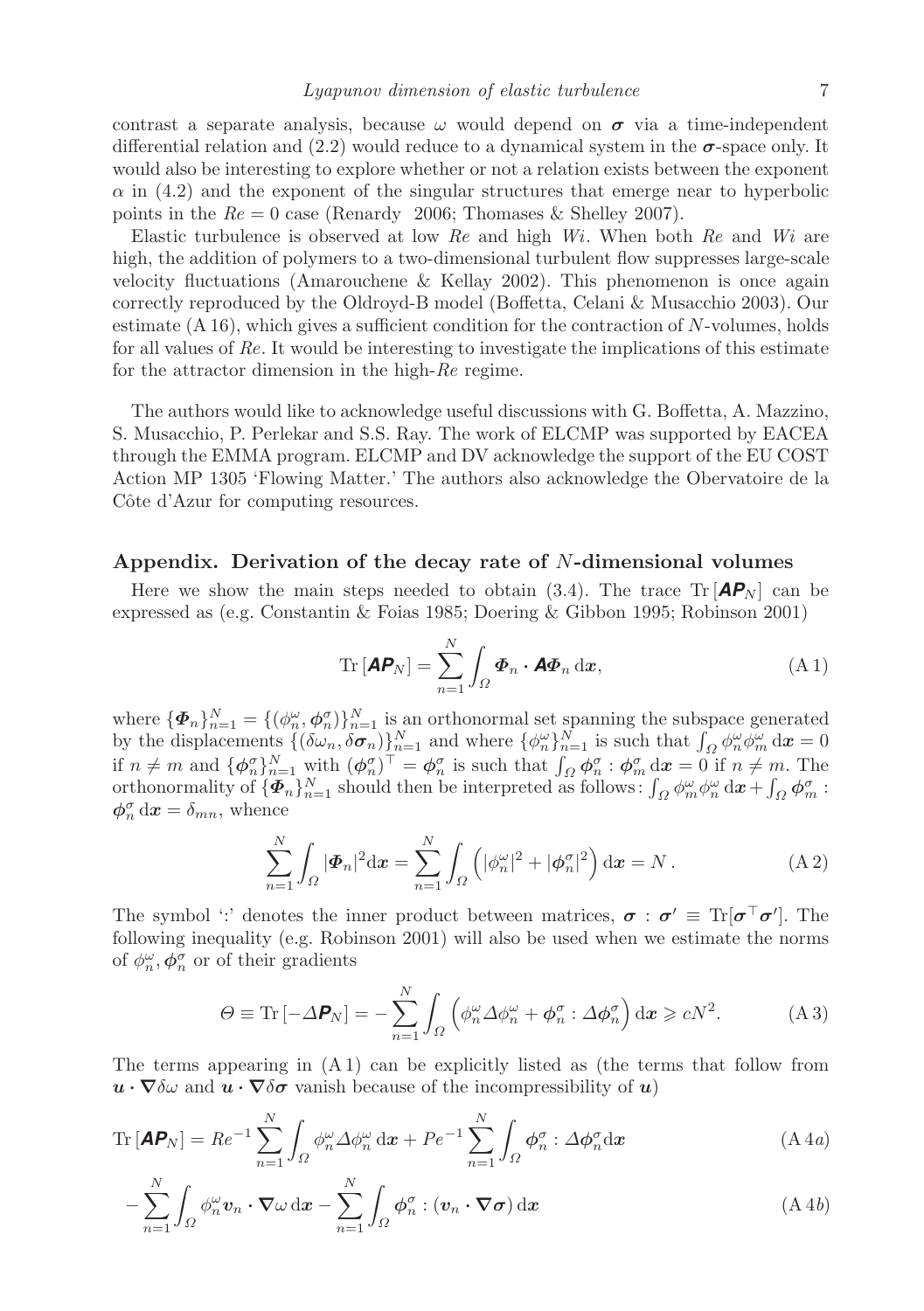8 E. L. C. VI M. Plan, A. Gupta, D. Vincenzi and J. D. Gibbon

$$
+\beta (Wi Re)^{-1} \sum_{n=1}^{N} \int_{\Omega} \phi_n^{\omega} \hat{\mathbf{z}} \cdot (\nabla \times \nabla \cdot \phi_n^{\sigma}) d\mathbf{x} - Wi^{-1} \sum_{n=1}^{N} \int_{\Omega} |\phi_n^{\sigma}|^2 d\mathbf{x}
$$
 (A 4*c*)

$$
+\sum_{n=1}^N\int_\Omega \boldsymbol\phi_n^\sigma : [(\boldsymbol\nabla\boldsymbol v_n)\boldsymbol\sigma + \boldsymbol\sigma(\boldsymbol\nabla\boldsymbol v_n)^\top] \,\mathrm{d} \boldsymbol x + \sum_{n=1}^N\int_\Omega \boldsymbol\phi_n^\sigma : [(\boldsymbol\nabla\boldsymbol u)\boldsymbol\phi_n^\sigma + \boldsymbol\phi_n^\sigma(\boldsymbol\nabla\boldsymbol u)^\top] \,\mathrm{d} \boldsymbol x, (\mathrm{A}\,4\mathrm{d})
$$

where  $v_n = \nabla^{\perp} \Delta^{-1} \phi_n^{\omega}$ . By using (A 3), the Laplacian terms in (A 4*a*) can be shown to satisfy (under the assumption  $Pe > Re$ )

$$
Re^{-1} \sum_{n=1}^{N} \int_{\Omega} \phi_n^{\omega} \Delta \phi_n^{\omega} dx + Pe^{-1} \sum_{n=1}^{N} \int_{\Omega} \phi_n^{\sigma} : \Delta \phi_n^{\sigma} dx \leqslant -Re^{-1} \Theta.
$$
 (A 5)

We treat the advective terms  $(A 4b)$  by using the result of Constantin (1987) and its subsequent use in Doering & Gibbon (1991): i.e. a Cauchy–Schwarz inequality, an  $L^{\infty}$ bound for the terms involving  $v_n$ , and  $(A3)$ 

$$
\left|\sum_{n=1}^{N} \int_{\Omega} \left[ \phi_n^{\omega} \mathbf{v}_n \cdot \nabla \omega + \phi_n^{\sigma} : (\mathbf{v}_n \cdot \nabla \sigma) \right] dx \right| \leqslant c \left(1 + \ln \Theta\right)^{1/2} \Theta^{1/4} \left( \|\nabla \omega\|_2 + \|\nabla \sigma\|_2 \right).
$$
\n(A6)

To estimate the feedback term in  $(A 4c)$ , we use integration by parts, the Cauchy–Schwarz inequality, the relations  $|\nabla \times (\phi_n^{\omega} \hat{\mathbf{z}})| = |\nabla \phi_n^{\omega}|$  and  $|\nabla \cdot \phi_n^{\sigma}|^2 \leq |\nabla \phi_n^{\sigma}|^2$ , and  $(A3)$ :

$$
\left|\sum_{n=1}^N \int_{\Omega} \phi_n^{\omega} \hat{\mathbf{z}} \cdot (\nabla \times \nabla \cdot \phi_n^{\sigma}) \, \mathrm{d}\mathbf{x}\right| \leq \sum_{n=1}^N \int_{\Omega} |\nabla \phi_n^{\omega}| |\nabla \phi_n^{\sigma}| \, \mathrm{d}\mathbf{x} \leq \Theta. \tag{A 7}
$$

The second term in  $(A 4c)$  satisfies

$$
Wi^{-1} \sum_{n=1}^{N} \int_{\Omega} |\phi_n^{\sigma}|^2 dx = b Wi^{-1}, \qquad 0 < b \leq N \leq c \Theta^{1/2} \,. \tag{A 8}
$$

The stretching term in  $(A 4d)$  that involves  $\nabla v_n$  is first integrated by parts. The Cauchy-Schwarz inequality is then applied twice to obtain

$$
\left|\sum_{n=1}^N\int_\Omega \boldsymbol\phi_n^\sigma\cdot\left[\left(\boldsymbol\nabla\boldsymbol v_n\right)\boldsymbol\sigma+\boldsymbol\sigma(\boldsymbol\nabla\boldsymbol v_n)^\top\right]\mathrm d x\right|\leqslant 2\sum_{n=1}^N\int_\Omega (|\boldsymbol\phi_n^\sigma||\boldsymbol\nabla\boldsymbol\sigma||\boldsymbol v_n|+|\boldsymbol\nabla\boldsymbol\phi_n^\sigma||\boldsymbol\sigma||\boldsymbol v_n|)\,\mathrm d x.
$$

We then use the same techniques employed to get  $(A 6)$  and obtain:

$$
\left|\sum_{n=1}^N \int_{\Omega} \phi_n^{\sigma} : [(\nabla v_n)\boldsymbol{\sigma} + \boldsymbol{\sigma}(\nabla v_n)^{\top}] dx\right| \leq c (1 + \ln \Theta)^{1/2} (\Theta^{1/2} ||\boldsymbol{\sigma}||_2 + \Theta^{1/4} ||\nabla \boldsymbol{\sigma}||_2).
$$
\n(A9)

The other stretching term in  $(A 4d)$  is estimated by first applying the Cauchy–Schwarz inequality :

$$
\left|\sum_{n=1}^N \int_{\Omega} \phi_n^{\sigma} : [(\boldsymbol{\nabla} \boldsymbol{u}) \phi_n^{\sigma} + \phi_n^{\sigma} (\boldsymbol{\nabla} \boldsymbol{u})^{\top}] \, d\boldsymbol{x}\right| \leqslant 2 \|\boldsymbol{\nabla} \boldsymbol{u}\|_2 \left| \int_{\Omega} \Big(\sum_{n=1}^N |\boldsymbol{\Phi}_n|^2\Big)^2 \, d\boldsymbol{x} \right|^{1/2}.
$$

We note that in two dimensions  $\|\nabla u\|_2 = \|\omega\|_2$  and then use the Lieb–Thirring inequality for the set of orthonormal functions  $\{\boldsymbol{\Phi}_n\}_{n=1}^N$  (Constantin, Foias & Temam 1988) and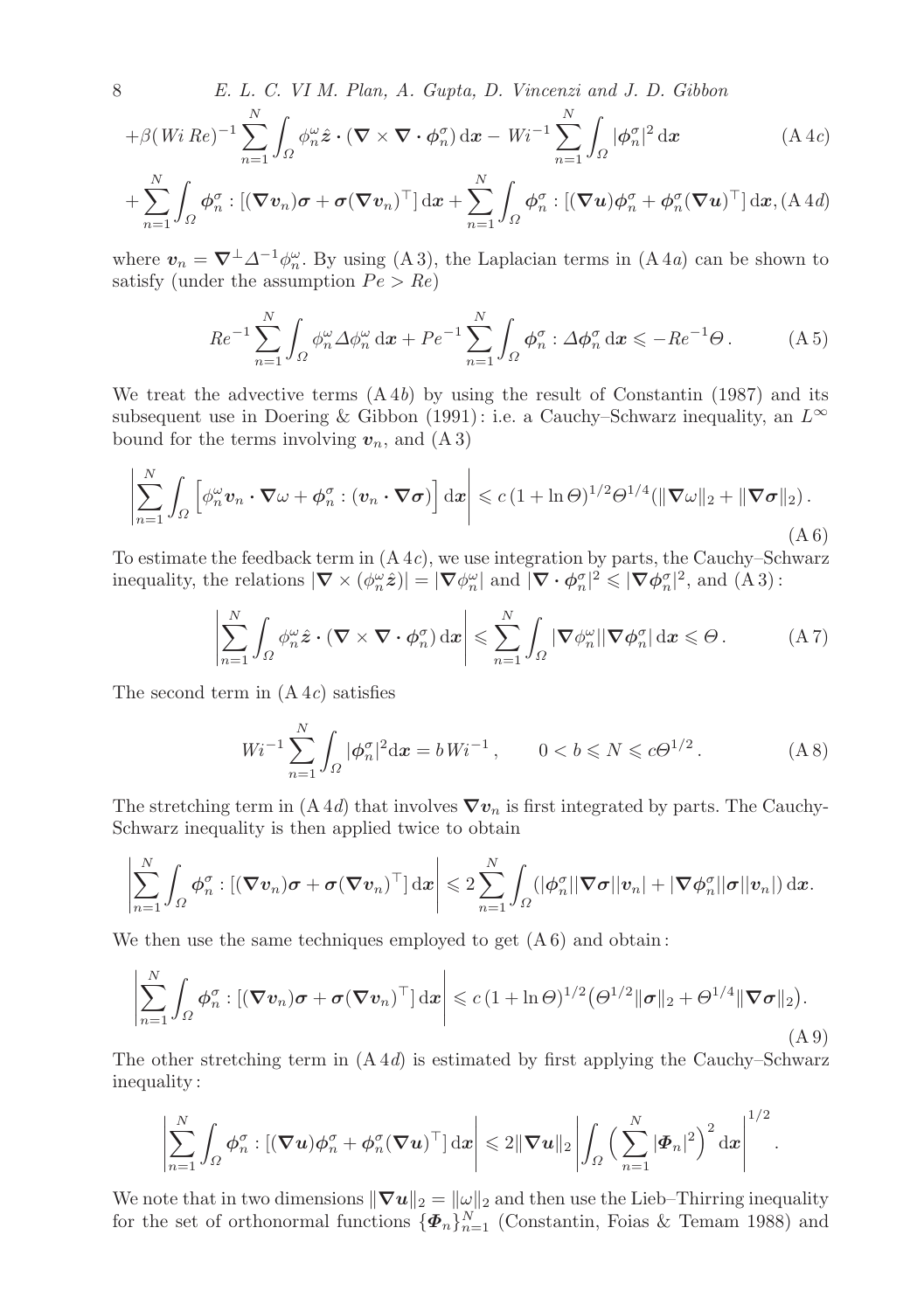Lyapunov dimension of elastic turbulence 9

(A 3) to obtain

$$
\left| \sum_{n=1}^{N} \int_{\Omega} \phi_n^{\sigma} : [(\nabla \mathbf{u}) \phi_n^{\sigma} + \phi_n^{\sigma} (\nabla \mathbf{u})^{\top}] \, \mathrm{d}\mathbf{x} \right| \leq c \|\omega\|_2 \Theta^{1/2} \,. \tag{A.10}
$$

Using  $(A 5)$ – $(A 10)$ , the trace Tr  $[AP_N]$  can now be estimated in terms of  $\Theta$  as follows

Tr 
$$
[\mathbf{A}\mathbf{P}_N] \leq (\beta Wi^{-1} - 1)Re^{-1}\Theta - bWi^{-1} + c(1 + \ln \Theta)^{1/2}\Theta^{1/2} \|\boldsymbol{\sigma}\|_2
$$
  
  $+ c(1 + \ln \Theta)^{1/2}\Theta^{1/4} (\|\boldsymbol{\nabla}\boldsymbol{\sigma}\|_2 + \|\boldsymbol{\nabla}\omega\|_2) + c\|\omega\|_2\Theta^{1/2}.$  (A 11)

In the third term in the right-hand side of (A 11), it is useful to write  $\Theta^{1/2} = \Theta^a \Theta^{1/2-a}$ with  $0 < a < 1/2$ . Taking the time average of  $(A 11)$  and applying the Cauchy–Schwarz and Hölder's inequalities on the time variable yields

$$
\langle \operatorname{Tr}[\mathbf{A}\mathbf{P}_N] \rangle \leq (\beta W i^{-1} - 1) Re^{-1} \langle \Theta \rangle - b W i^{-1} + c \langle ||\omega||_2^2 \rangle^{1/2} \langle \Theta \rangle^{1/2}
$$
  
+  $c \langle (1 + \ln \Theta)^{3/2} \Theta^{3a} \rangle^{1/3} \langle \Theta^{3(1/2 - a)} \rangle^{1/3} \langle ||\boldsymbol{\sigma}||_2^3 \rangle^{1/3}$   
+  $c \langle (1 + \ln \Theta) \Theta^{1/2} \rangle^{1/2} \langle (||\boldsymbol{\nabla}\boldsymbol{\sigma}||_2^2)^{1/2} + \langle ||\boldsymbol{\nabla}\omega||_2^2 \rangle^{1/2}).$  (A 12)

The bound in (A 12) can be improved by estimating  $\langle \|\nabla \omega\|_2^2 \rangle$ . We first multiply  $(2.2a)$ by  $\omega$ , integrate over space, and take the time average (noting that is necessary to use our assumption that  $\|\omega\|_2$  is finite and hence  $\langle \partial_t \|\omega\|_2^2 \rangle = 0$ ):

$$
Re^{-1}\langle \|\nabla\omega\|_2^2 \rangle = \langle \int_{\Omega} \omega \hat{\mathbf{z}} \cdot \nabla \times \mathbf{F} \, \mathrm{d}\mathbf{x} \rangle + \beta (Wi \, Re)^{-1} \langle \int_{\Omega} \omega \hat{\mathbf{z}} \cdot \nabla \times (\nabla \cdot \boldsymbol{\sigma}) \, \mathrm{d}\mathbf{x} \rangle. \tag{A.13}
$$

We then integrate by parts and apply the Cauchy–Schwarz inequality, first in space and then in time, to obtain

$$
\langle \|\nabla \omega\|_2^2 \rangle^{1/2} \leqslant Re \|\mathbf{F}\|_2 + \beta W i^{-1} \langle \|\nabla \sigma\|_2^2 \rangle^{1/2}.
$$
 (A 14)

Moreover, Jensen's inequality allows us to express  $(A 12)$  as a function of  $\langle \Theta \rangle$ :

$$
\langle \text{Tr}[\mathbf{A}\mathbf{P}_N] \rangle \leq (\beta Wi^{-1} - 1) Re^{-1} \langle \Theta \rangle - b Wi^{-1} + c \langle ||\omega||_2^2 \rangle^{1/2} \langle \Theta \rangle^{1/2} + c(1 + \ln \langle \Theta \rangle)^{1/2} \langle \Theta \rangle^{1/2} \langle ||\mathbf{\sigma}||_2^2 \rangle^{1/3} + c Re(1 + \ln \langle \Theta \rangle)^{1/2} \langle \Theta \rangle^{1/4} ||\mathbf{F}||_2 + c(1 + \beta Wi^{-1}) (1 + \ln \langle \Theta \rangle)^{1/2} \langle \Theta \rangle^{1/4} \langle ||\nabla \mathbf{\sigma}||_2^2 \rangle^{1/2}.
$$
 (A 15)

Note that for this last inequality to hold, a must be such that  $\Theta^{3(1/2-a)}$  and  $(1 +$ ln  $\Theta$ )<sup>3/2</sup> $\Theta$ <sup>3a</sup> are concave functions. The choice  $a = 1/5$  guarantees that  $\Theta$ <sup>3(1/2-a)</sup> is concave for all values of  $\Theta$  and  $(1 + \ln \Theta)^{3/2} \Theta^{3a}$  is concave for  $\Theta > 5$ . This restriction on  $\Theta$  is justified since  $\Theta \ge cN^2$  and in elastic turbulence N is large. The trace  $\langle \text{Tr} [\mathbf{A} \mathbf{P}_N] \rangle$ is thus guaranteed to be negative if  $\langle \Theta \rangle$  satisfies

$$
(1 - \beta Wi^{-1}) \langle \Theta \rangle \geq c Re \langle ||\omega||_2^2 \rangle^{1/2} \langle \Theta \rangle^{1/2} + c Re^2 (1 + \ln \langle \Theta \rangle)^{1/2} \langle \Theta \rangle^{1/4} ||\mathbf{F}||_2 \qquad (A 16)
$$
  
+ c Re (1 + \ln \langle \Theta \rangle)^{1/2} \left\{ \langle \Theta \rangle^{1/2} \langle ||\boldsymbol{\sigma}||\_2^3 \rangle^{1/3} + (1 + \beta Wi^{-1}) \langle \Theta \rangle^{1/4} \langle ||\boldsymbol{\nabla}\boldsymbol{\sigma}||\_2^2 \rangle^{1/2} \right\}.

Under the assumptions that  $0 < Re < Re_c$  and  $Wi \gg 1$ , it is easy to see that  $(1 \beta Wi^{-1}(\Theta) \approx \langle \Theta \rangle$  is greater than each of the terms in the first line of (A 16). As  $\|\mathbf{F}\|_2$ is independent of  $Wi$ ,  $\langle \Theta \rangle$  dominates the forcing term. In the elastic-turbulence regime of the Oldroyd-B model, the kinetic-energy spectrum decays rapidly as a function of the wave number (Berti *et al.* 2008; Berti & Boffetta 2010), and  $\|\omega\|_2$  is expected to be small as Wi increases. Therefore,  $\langle \Theta \rangle$  also controls the enstrophy term in  $(A 16)$ —this is confirmed numerically in figure 2.

The number of significant terms in (A 16) is thus reduced to two. Direct numerical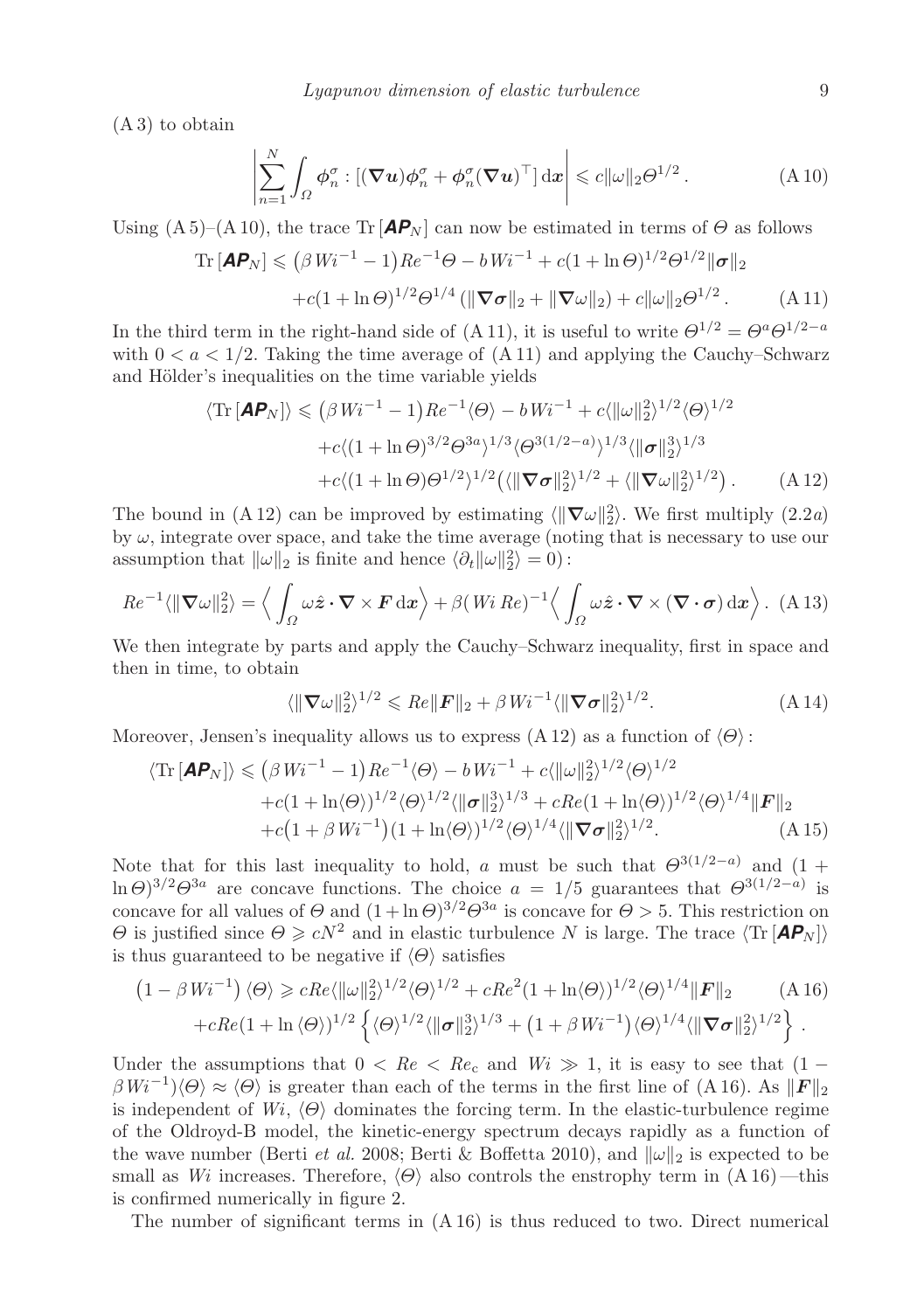simulations of the Oldroyd-B model show that in elastic turbulence  $\text{Tr}\,\boldsymbol{\sigma}$  grows as Wi increases and  $\sigma$  develops strong gradients (Berti *et al.* 2008; Berti & Boffetta 2010). Therefore, both  $\|\sigma\|_2$  and  $\|\nabla\sigma\|_2$  are expected to increase with Wi. To analyze the  $\sigma$ and  $\nabla \sigma$ - terms in (A 16), it is useful to note that for any M independent of  $\langle \Theta \rangle^{1/2} \geq 4$ and any  $0 \leq \lambda < 3/2$  the following holds

$$
\langle \Theta \rangle^{1/2} \geq c \mathcal{M}^{1/(2-\lambda)} (1 + \ln \mathcal{M})^{1/2(2-\lambda)} \Longrightarrow \langle \Theta \rangle \geq c \mathcal{M} \langle \Theta \rangle^{\lambda/2} (1 + \ln \langle \Theta \rangle)^{1/2}, \quad (A 17)
$$

which can be proved by generalizing an analogous result by Doering & Gibbon (1991). The inequalities below are thus sufficient conditions for (A 16) to hold :

$$
\langle \Theta \rangle^{1/2} > cRe \langle \|\sigma\|_2^3 \rangle^{1/3} \left(1 + \ln Re + \ln \langle \|\sigma\|_2^3 \rangle^{1/3} \right)^{1/2}, \tag{A.18a}
$$

$$
\langle \Theta \rangle^{1/2} > cRe^{2/3} \langle \|\nabla \sigma\|_2^2 \rangle^{1/3} \left(1 + \ln Re + \ln \langle \|\nabla \sigma\|_2^2 \rangle^{1/2} \right)^{1/3}, \tag{A.18b}
$$

Since  $\Theta \ge cN^2$  (see (A 3)), these can be converted into sufficient conditions on N, as in (3.4).

#### REFERENCES

- Amarouchene, Y. & Kellay, H. 2002 Polymers in 2D turbulence: suppression of large scale fluctuations. Phys. Rev. Lett. 89, 104502.
- BARRETT, J.W. & SÜLI, E. 2011 Existence and equilibration of global weak solutions to kinetic models for dilute polymers I. Math. Models Methods Appl. Sci. 21, 1211–1289.
- Berti, S., Bistagnino, A., Boffetta, G., Celani, A. & Musacchio, S. 2008 Twodimensional elastic turbulence. Phys. Rev. E  $77$ ,  $055306(R)$ .
- BERTI, S. & BOFFETTA, G. 2010 Elastic waves and transition to elastic turbulence in a twodimensional viscoelastic Kolmogorov flow. Phys. Rev. E 82, 036314.
- BOFFETTA, G., CELANI, A. & MUSACCHIO, S. 2003 Two-dimensional turbulence of dilute polymer solutions. Phys. Rev. Lett. 91, 034501.
- Boffetta, G., Celani, A., Mazzino, A., Puliafito, A. & Vergassola, M. 2005 The viscoelastic Kolmogorov flow: eddy-viscosity and linear stability. J. Fluid Mech. 523, 161–170.
- BURGHELEA, T., SEGRE, E. & STEINBERG, V. 2004 Statistics of particle pair separations in the elastic turbulent flow of a dilute polymer solution. Europhys. Lett. 68, 529–535.
- Burghelea, T., Segre, E. & Steinberg, V. 2007 Elastic turbulence in von Karman swirling flow between two disks. Phys. Fluids 19, 053104.
- CONSTANTIN, P. 1987 Collective  $L^{\infty}$ -estimates for families of functions with orthonormal derivatives. Indiana Univ. Math. J. 36, 603–616.
- Constantin, P. & Foias, C. 1985 Global Lyapunov exponents, Kaplan–Yorke formulas and the dimension of the attractors for 2D Navier–Stokes equations. Comm. Pure Appl. Math. 38, 1–27.
- Constantin, P., Foias, C. & Temam, R. 1988 On the dimension of the attractors in twodimensional turbulence. Physica D 30, 284–296.
- Constantin, P. & Kliegl, M. 2012 Note on global regularity for two-dimensional Oldroyd-B fluids with diffusive stress. Arch. Rational Mech. Anal. 206, 725-740.
- Doering, C. R. & Gibbon, J. D. 1991 Note on the Constantin–Foias–Temam attractor dimension estimate for two-dimensional turbulence. Physica D 48, 471–480.
- DOERING, C. R. & GIBBON, J. D. 1995 Applied analysis of the Navier–Stokes equations. Cambridge University Press.
- ELGINDI, T. M. & ROUSSET, F. 2015 Global regularity for some Oldroyd-B type models. Comm. Pure Appl. Math. 68, 2005–2021.
- El-Kareh, A. W. & Leal, L. G. 1989 Existence of solutions for all Deborah numbers for a non-Newtonian model modified to include diffusion. J. Non-Newtonian Fluid Mech. 33, 257–287.
- FOUXON, A. & LEBEDEV, V. 2003 Spectra of turbulence in dilute polymer solutions. Phys. Fluids 15, 2060–2072.